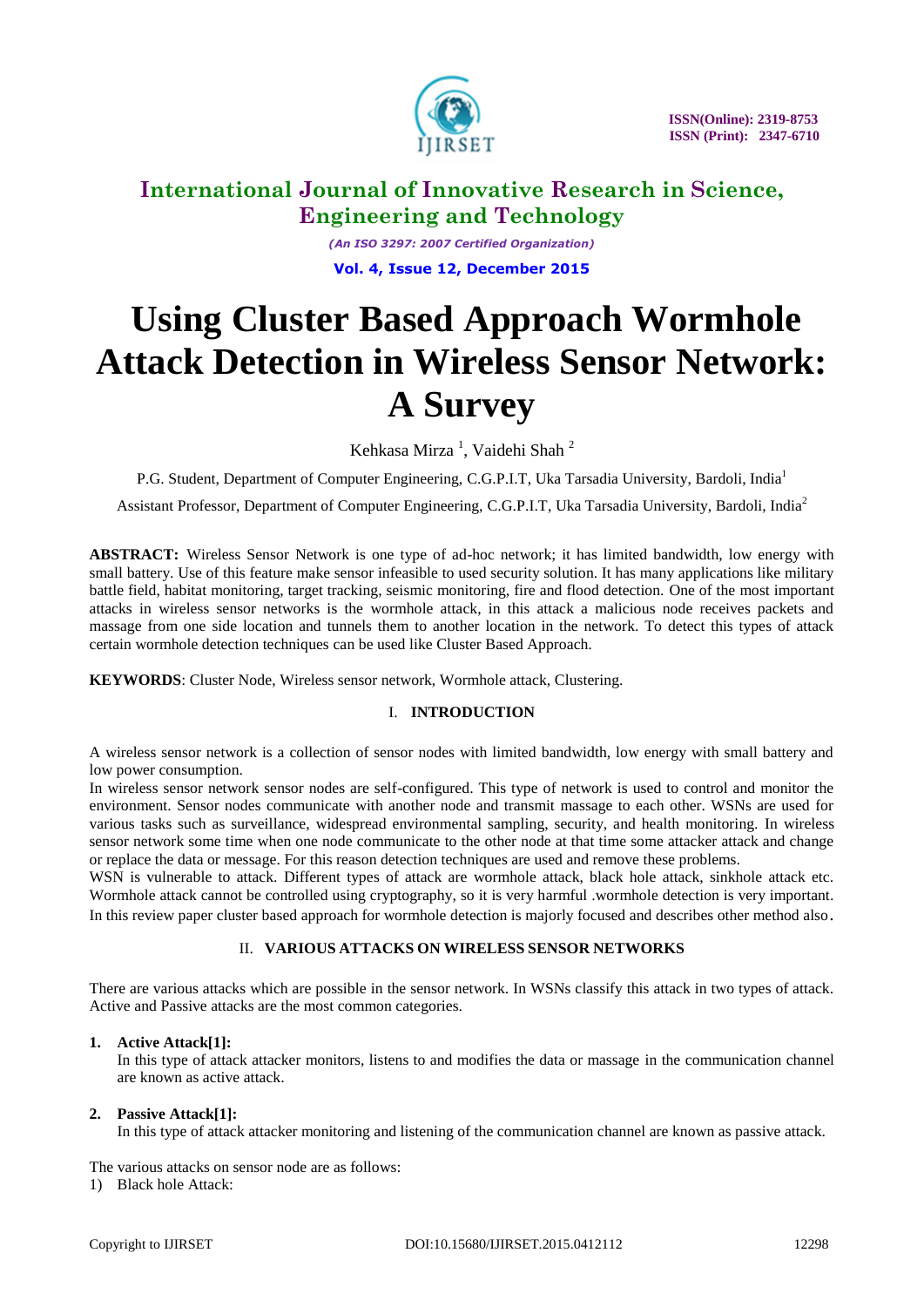

*(An ISO 3297: 2007 Certified Organization)*

### **Vol. 4, Issue 12, December 2015**

In this type of attack, an attacker drops all the packets it has received and forwards the packet.

- 2) Selective Forwarding: In this type of attack, an attacker forwards some packets while drop the others.
- 3) Sinkhole Attack: Attack directly the data which circulated near the sink, at that point attacker catch the maximum data.
- 4) Sybil Attacks:

A malicious node present multiple identities to the network is called Sybil attack. This attack confused to routing protocols that it is present multiple locations at once.

5) Wormhole Attacks:

In these attacks attacker make fake tunnels and at the time of transmission they replaced data or massages and received another part of tunnel over a low latency link. Wormholes often convince distant nodes that they are neighbours of this node.

6) Hello Flood Attacks:

In this type of attack nodes broadcast hello messages to other nodes in same network and announce their presence to their neighbours. If the attacker also advertises a high quality route it can get every node to forward data to it.

7) Monitor and Eavesdropping:

In this type of attack attacker try to capture some data in the network by listening the network data is sent with no encryption, we can easily read it. I n this attack attacker cannot modify the data so it can difficult to detect.

8) Traffic Analysis:

In this type of attack when some data are transferred at that time sender send continuously data packet, so traffic occurred. And at that time attacker catch the data.



**Figure 1.Various Types of Attacks [1]**

#### III. **WORMHOLE ATTACK**

In all these attacks the wormhole is a very dangers attack because in this attack no crypto graphical breaks. Wormhole attack is a one type of Denial of service attack, one or more attackers are connected by high speed of channel link called wormhole link. Wormhole is a severe attack in which two attackers placed themselves in the network. The attackers monitor the network and record the wireless data.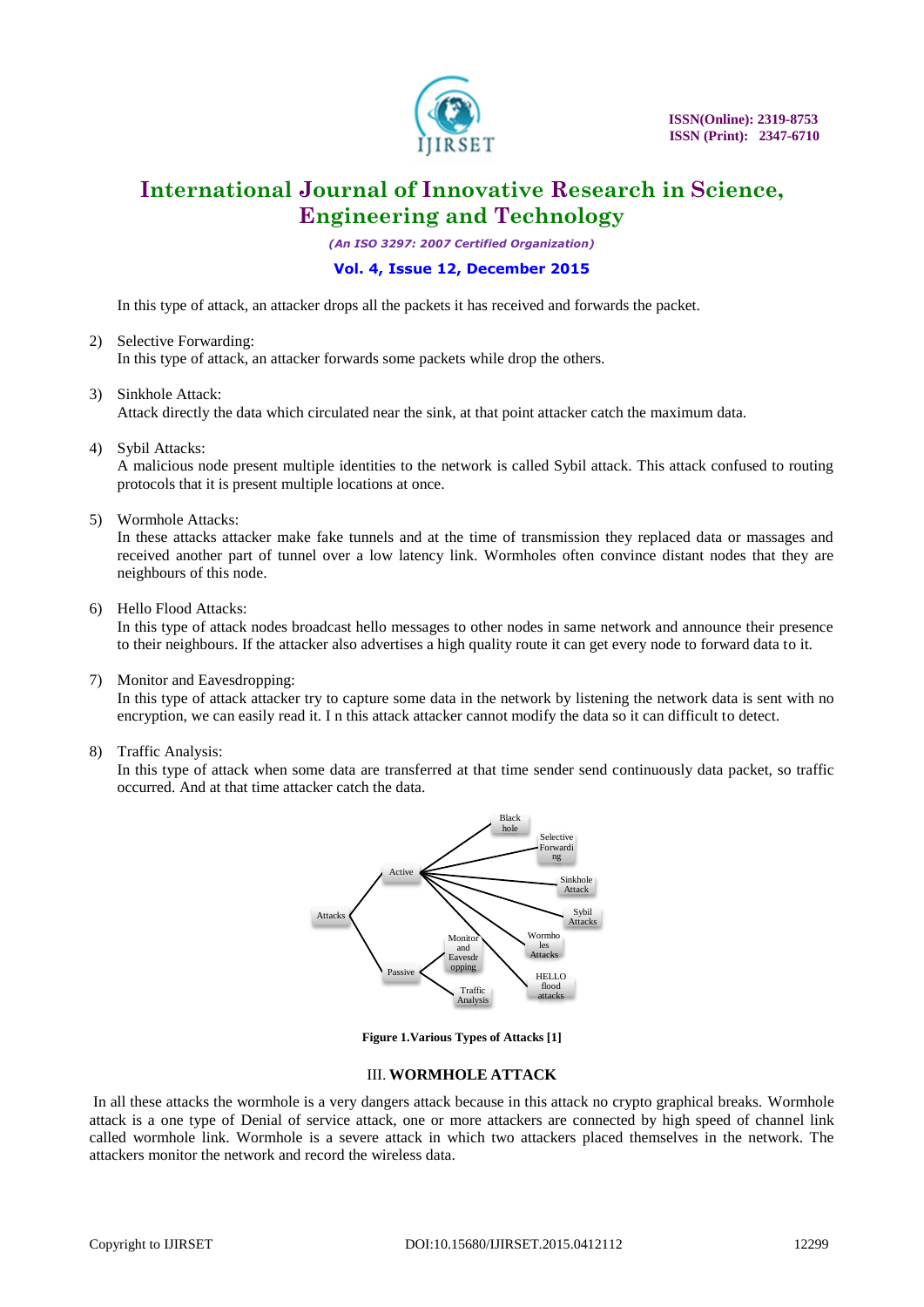

*(An ISO 3297: 2007 Certified Organization)*

#### **Vol. 4, Issue 12, December 2015**

In wormhole attack malicious node can receive data packets at a one point and transfer them to another malicious node which is another part of the network, through out of band channel. Second malicious node is replaced this packet or data. This makes all the nodes that can hear the transmissions by the second malicious node believe that the node that sent the packets to the first malicious node is their single-hop neighbour and they are receiving the packets directly from it.

In this figure 2 shows the wormhole attack occurred. In this figure show that X and Y is node using this node packet received by X and replayed by Y.



**Figure 2.Wormhole Attack [3]**

Normally it transmit several hops for a packet from a location near X to a location near Y, packets transmitted near X travelling through the wormhole will arrive at Y before packets travelling through multiple hops in the network. The attacker can make A and B believe that they are neighbours of each other and communication between A and B. In wormhole attack attacker make the fake tunnel which has shortest path and at the time of transmission they replaced data or massages and received another part of tunnel over a low latency link.

### IV.**WORMHOLE ATTACK MODEL**

There are three types of model of wormhole attack. It can classify in various ways.

- Open Wormhole Attack
- Half open Wormhole Attack
- Closed Wormhole Attack

In band and out of band are two other types of classification of wormhole. In this way the attacker using tunnel and transmit massage to existing wireless medium so that it is known as in band . This attack is very much harmful and is the most preferred choice for the attacker. In out of band uses the different wireless network in order to perform the attacks in network. All three type of wormhole attack show in figure3.

#### **1. Open wormhole attack[8]**

In open wormhole attack, attacker node sends the RREQ packets, in the presence of malicious node in the same network other node supposes that malicious node is present on path and consider as they are their direct neighbors. It means the both nodes show their identity in the network.

#### **2. Half open wormhole attack [8]**

The Half open Wormhole attack is same as a open wormhole attack, but only one node shows its identity and any other node hide itself from the network. In this type packet modification will modify one side only.

#### **3. Closed wormhole attack[8]**

This is third types of wormhole where both the nodes are hidden from the node. They monitor the network and find the shortest path. Using some algorithms sender finds its path, and then hidden node reply and sender confused in this scenario.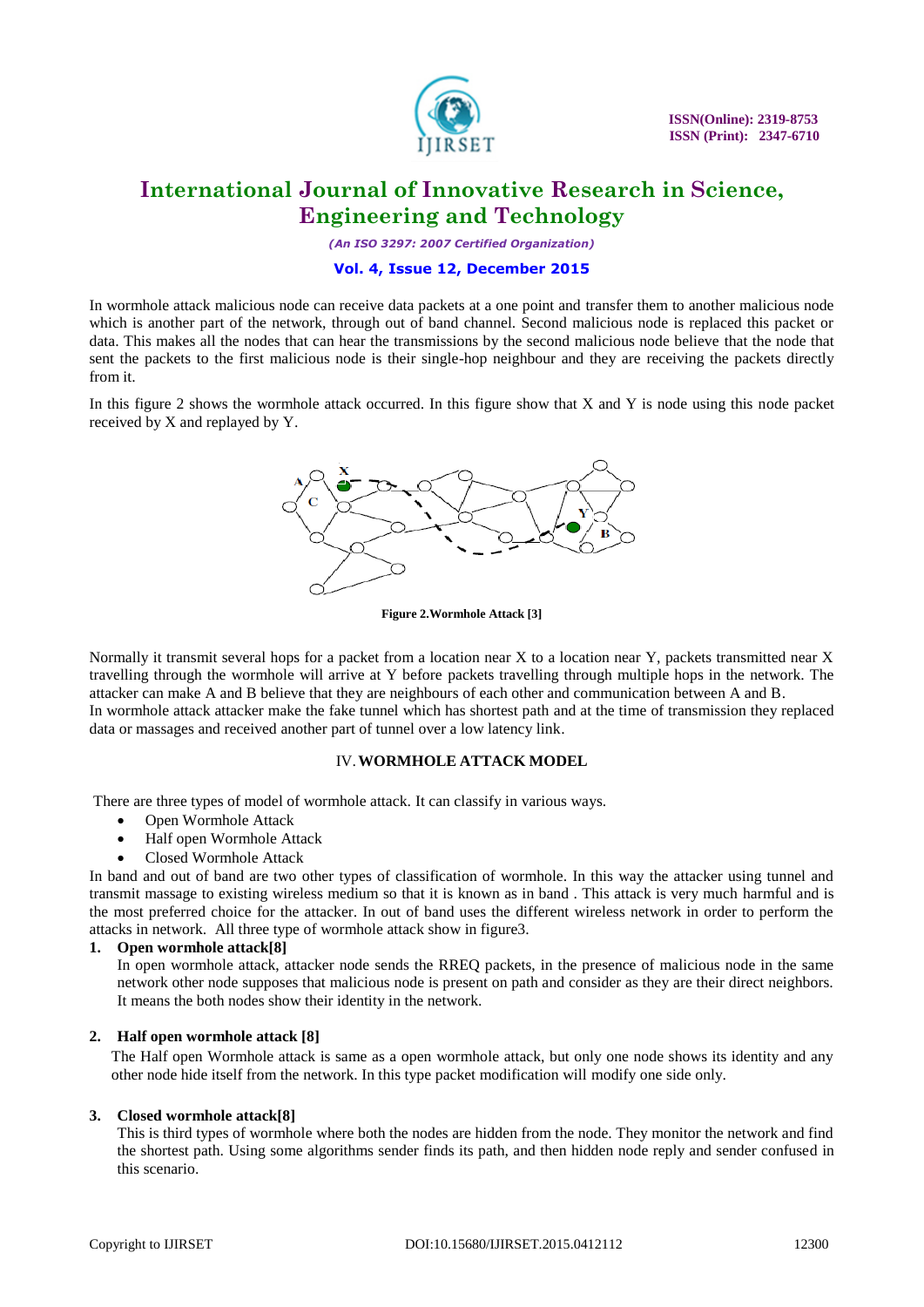

*(An ISO 3297: 2007 Certified Organization)* **Vol. 4, Issue 12, December 2015**



**Figure3. Representation of Open, Half-Open and Closed Wormhole [3]**

### V. **WORMHOLE ATTACK TAXONOMY**

Wormhole attack can be achieved with the help of several techniques such as packet encapsulation, high transmission power and high quality communication links etc.

#### **1. Wormhole Using Encapsulation[4]**

In this type of scenario several nodes exist between two malicious nodes and the data packets are encapsulated between the malicious nodes. Using the malicious node encapsulated data packets are sent, so at the time of transmission hope count does not increase. For path selection routing protocols that use hop count.

#### **2. Wormhole using Out-of-Band Channel [4]**

In this scenario wormhole approach has only one malicious node present and it has high transmission capability in the network that attracts the packets to follow path passing from it. Malicious nodes are present in the routes established between sender and receiver increases in network.

#### **3. Wormhole Using High Power Transmission Capability[4]**

In this scenario one malicious node present and it has high power transmission capability to exist in the network. This node can communicate with other normal nodes in network from a long distance. When a malicious node receives a RREQ, it broadcasts the request at a high power level. Any nodes that hear the high power broadcast rebroadcasts the RREQ towards the destination.

#### **4. Wormhole using Packet Relay[4]**

In this scenario at least one or more malicious nodes are present. In this type of attack malicious node replays data packets between two nodes and this way fake neighbours are created.

# **5. Wormhole using Protocol Distortion[4]**

In this mode of wormhole attack, single malicious node using by routing protocols tries to attract network traffic. This mode does not affect the network routing much and hence is harmless.

# VI. **WORMHOLE ATTACK DETECTION TECHNIQUES**

#### **1) Location and Time based approaches:[3]**

In this approach two types of detection techniques is used, one is a space based approach, it is also called as Geographical Leashes each node knows its location and all nodes have loosely synchronized clocks which is to determine the neighbour relation. In this approach node knows its current position and transmission time before sending a packet, on receiving packet, receiving node calculates the distance information about sender and the time required by the packet to traverse the path. Using this distance information receiver check the received packet passed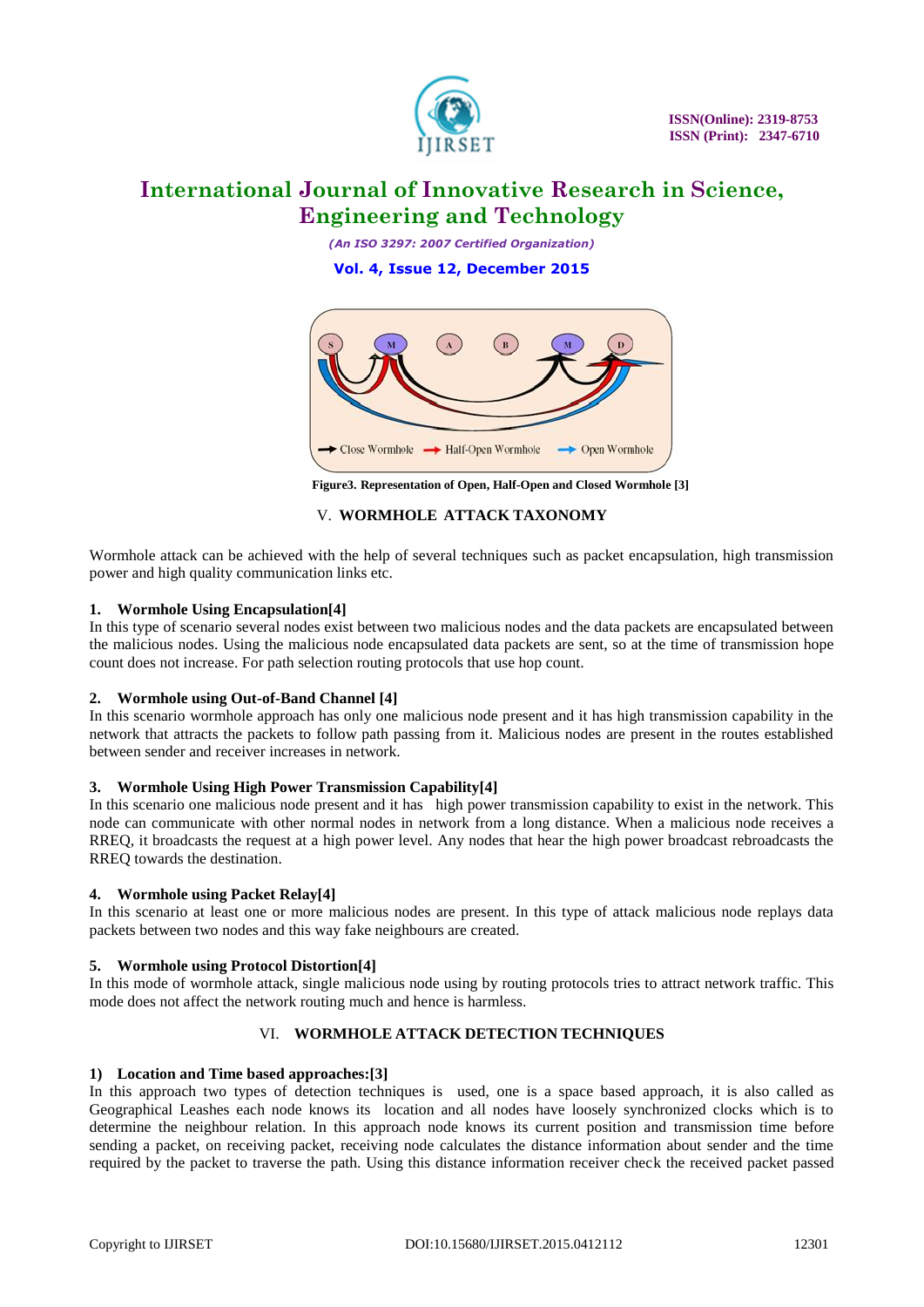

*(An ISO 3297: 2007 Certified Organization)*

### **Vol. 4, Issue 12, December 2015**

through a wormhole or not [8]. In Temporal Leashes, every node maintains a tightly synchronized clock but does not depend on GPS information. One benefit of packet leashes is the low computation overhead [9]

#### **2) Hardware based Approach:[3]**

In this approach directional antenna is used. This type of approach based on ad hoc network with no wormhole link, suppose one node send packet in one direction neighbour will receive that packet from the other direction. Directional antenna is used because neighbours are in same direction, and relation of neighbours is conformed.

#### **3) Statistical Analysis Approach:[3]**

Wormhole discovery mechanism based on statistical analysis of multipath routing. Tunnel created by wormhole is attractive in terms of routing, and will be selected and requested with unnaturally high frequency as it only uses routing data already available to a node. This factor enables for easy integration of this method into intrusion detection systems only to routing protocols that are both on-demand and multipath [10].

#### **4) Graph Based Approach:[5]**

In this approach using graphical theory solved wormhole attack. Based protocol is using for limited location-aware guard nodes (LAGNs). All nodes known location and origination and can be acquired through GPS receivers. Using local broadcast key that is valid only immediate one hop neighbours. In this method define a massage with a local key, encrypted with the pair-wise key. It cannot be decrypted at another end in network. During the key establishment make hash massage using LAGNs protocols. A node can detect certain in messages from different LAGNs we can say that wormhole is present. If node should not be able to hear two LAGNs that are far from each other so wormhole is absent, and should not be able to hear the same message from one guard twice [10].

#### **5) Cluster Based Approach[6]:**

In this approach wormhole is a controlled by the attacker, between two locations in the network. The main purpose of attacker impresses the clustering protocol. Also, malicious node can interfere the communication between cluster heads and be able to attract traffic. Detection is performed based on clustering method to detect wormhole attacks. Using M-Leach protocol performed clustering. Time is divided into parts of equal length called round. Each round consists of four phases: setup phases, member's verification phase, cluster head routing phase and steady state phase. Fig. 4 shows the division of time in this protocol.

The entire network is divided into clusters. Each cluster has its own cluster head and a number of nodes called as member nodes. Member nodes send the information only to the cluster head. The cluster head is reply back the aggregated information to all its members and also send all the information of members node to base station. The cluster head is elected dynamically and maintains the routing information.



Describe four phases in detail:

#### **1) Setup Phases:**

In this phase the nodes are organized in clusters. The cluster heads are determined with respect to the energy and mobility of nodes. Each cluster head selects a number due to the energy and its mobility. The threshold is based on number of times a node has been cluster head, amounts of residual energy in the nodes and the node mobility. Cluster head broadcast the (ADV) advertise massage to show that it is a cluster head. ADV message is a small message that contains the node ID.

The nearest CH has this property for each member node and it is selected as its cluster head node. If there are CH nodes with equal conditions, a node is randomly selected as CH.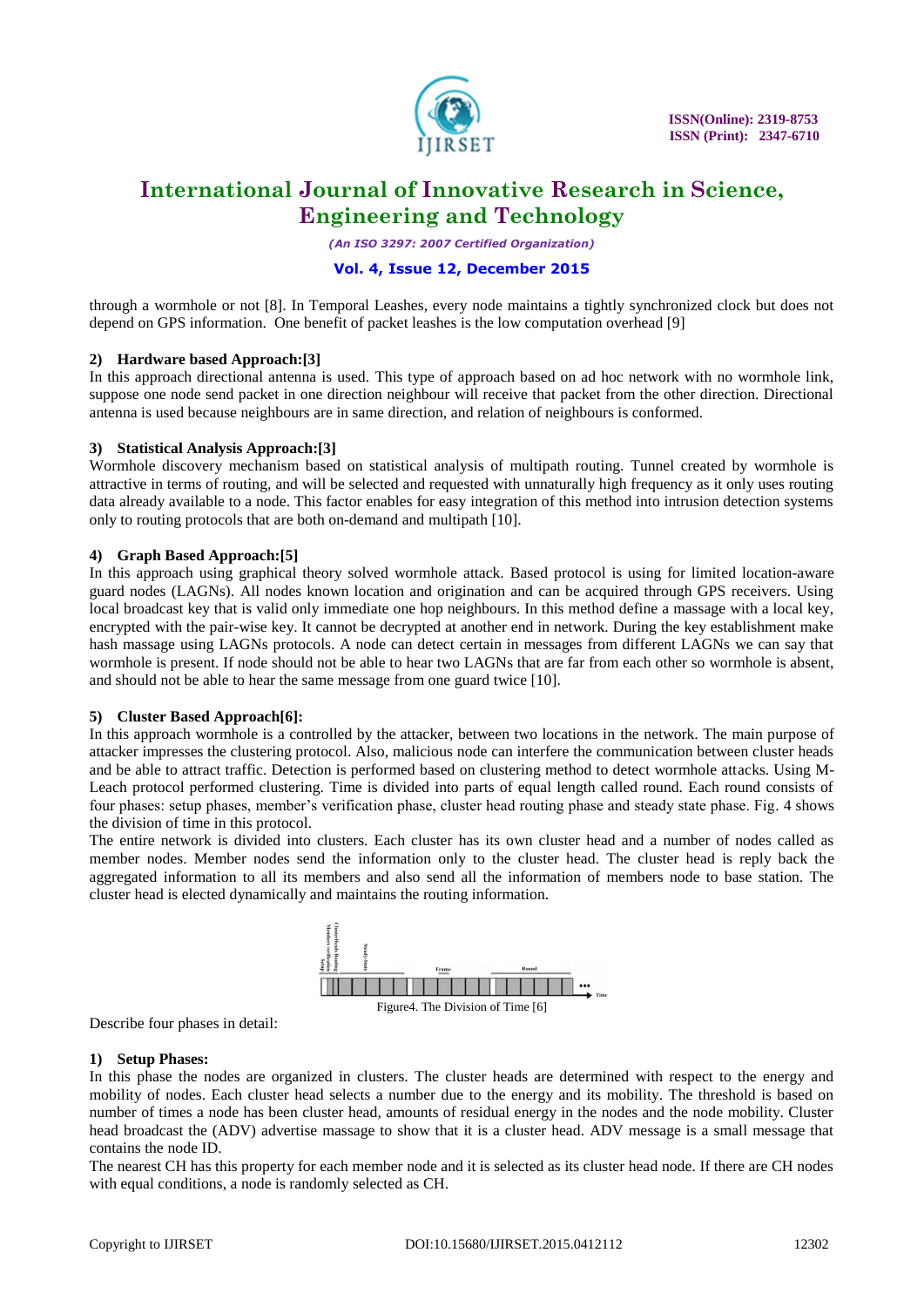

*(An ISO 3297: 2007 Certified Organization)*

### **Vol. 4, Issue 12, December 2015**

Each cluster member replay sends a join-request message to the intended CH using non-persistent CSMA protocol. This message also is a small message containing the node ID.

After receiving these messages, CHs set a TDMA schedule to coordinate data transfer in the cluster and the impossibility of collision event between nodes data in the cluster as the centre of local control and send this schedule for cluster members.

As a result, it is guaranteed that no collision occurs between the messages in the cluster and also allows turning off radio components of member nodes in all slots except on their own time.

But in this phases one problem is occurred, in the cluster malicious nodes are present and member node of the cluster cannot identify this node and communicate with them.

#### **2) Member Verification Phases:**

After the clustering and select the cluster head its member has been identified. Each node broadcast cluster head massage to its one-hop neighbour. Node must receive at least one massage with CH ID, also massage must be received before other massage from neighbour to the requested node.



**Figure5.The Overhead of the Time without Wormhole Attack [6]**

Shown in Fig. 5, if node i and node j are true neighbors, the overhead of the time  $Ti\bar{j}$  from node i sends the cluster head packet to receive echo as formula1

$$
Tij = T_i^P + T_{ij}^t + T_j^p + T_{ji}^t + T_i^{p[6]}
$$
 (1)

The notation Tp presents the time which spent processing the message and the notation Tt presents the time which spent transferring the message. In the case of wormhole attack there is the wormhole link between nodes i and j. As Fig. 6 shows, the overhead of the time  $Ti$ , is given by formula 2.

$$
Tij = T_i^P + T_{im}^t + T_m^p + T_{mn}^t + T_n^p + T_{nj}^t + T_j^p + T_{jn}^t + T_n^p + T_{nm}^t + T_m^p + T_{mi}^t + T_i^p{}^{(6)}
$$
(2)

In this case, the requesting node sends a join-request message to another cluster head that has received cluster head response message from its members (and it has been received earlier than the other messages). Then, the node sends a message to the new cluster head to inform it of the existence of the wormhole nodes.

Then, the cluster head sends a message to the BS and informs it from wormhole in the area. In M-leach protocol, each cluster head is responsible for sending data to BS, but in the proposed protocol, in addition to inter cluster communication; cluster heads have intra communication with other cluster heads. In this part, the cluster head routing phase is done.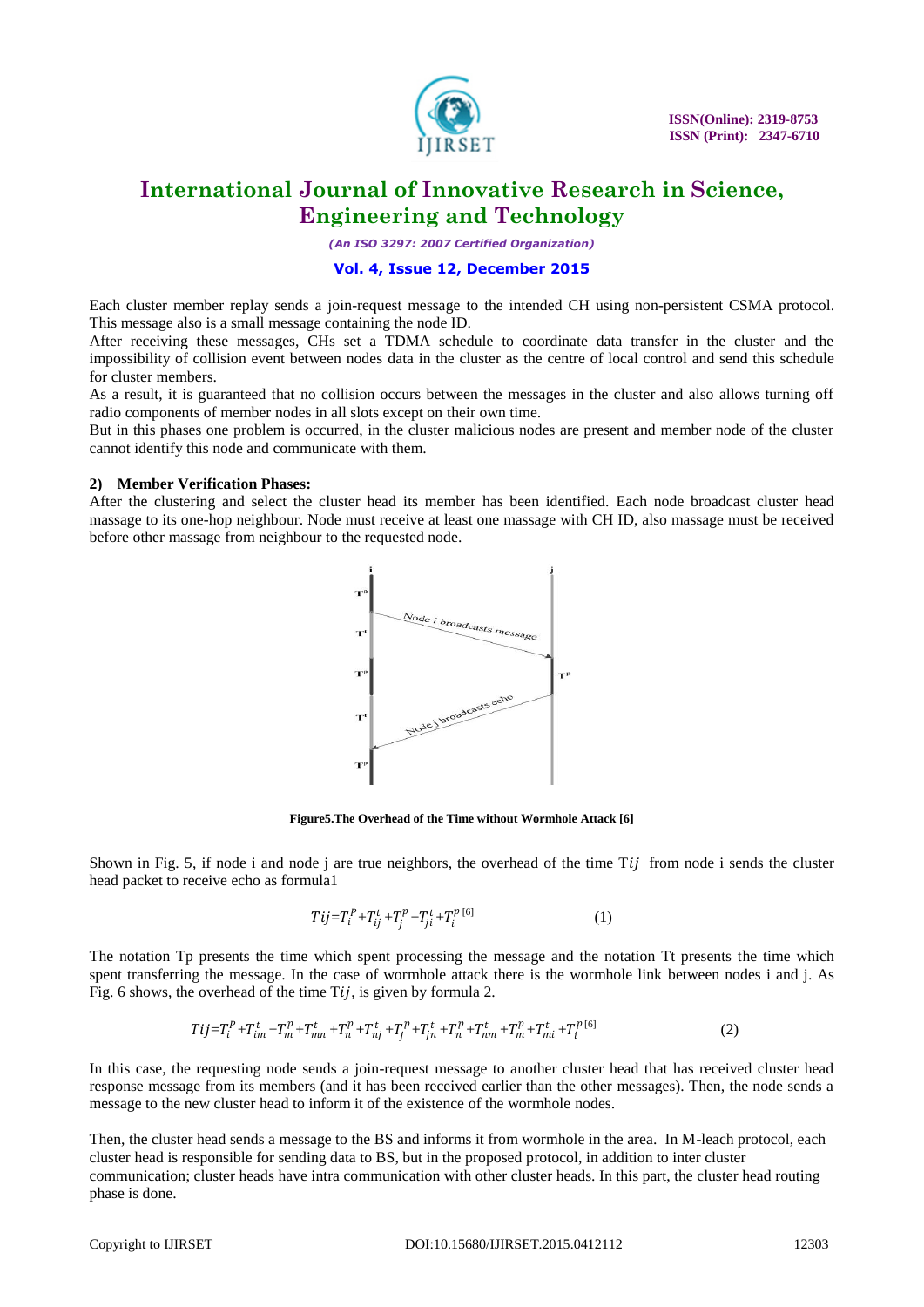

*(An ISO 3297: 2007 Certified Organization)* **Vol. 4, Issue 12, December 2015**



**Figure6.The Overhead of the Time with Wormhole Attack [6]**

### **3) Cluster Head Routing Phases:**

Cluster heads use tree structures. After CHs have received messages from all nodes, then they fix the cluster boundaries and construct the spanning tree. After certain amount of time the BS will start the tree construction by broadcasting an init\_tree message to the CHs. Each CH receiving this message will store the BS information in its neighbors' table after a short period, it will send a t\_accept message to the BS which contains node residual energy and its location and it will be chosen as parent for its lower level. After certain amount of time the BS will start the tree construction by broadcasting an init tree message to the CHs. Each CH receiving this message will store the BS information in its neighbors' table after a short period, it will send a t\_accept message to the BS which contains node residual energy and its location and it will be chosen as parent for its lower level.

The parent node sends a short range broadcast message to the other cluster heads. CHs reply with the create\_child message. The parent node accepts the CHs as a child if number of children is less than Cmax. Otherwise it forwards the request to one of its child. The network topology which is formed by this algorithm is shown as Fig. 10. Wrong cluster heads become parent for other cluster heads that are farther than others and generally, cluster heads routing tree will not form correctly to communicate together. To prevent this, a confirmation routing is performed by the BS in cluster head routing phase. Each cluster head may receive several parent messages from other cluster heads during the route formation. Each cluster head records nodes ID in a table that receives routing message from them. Each two nodes that are in the range of each other, should receive routing message from each other. Upon completion of this phase, each cluster head directly sends its table to the BS. The BS checks these tables.

#### **4) Steady State Phases**

Cluster head nodes collect data from their members and send it to the BS directly or through other cluster heads, after aggregation. If nodes move away from cluster head or cluster head moves away from its member nodes then other cluster head becomes suitable for member nodes and makes inefficient cluster formation to deal with this problem, M-LEACH provides handover mechanism for nodes to current cluster head and also send JOIN-REQ to new cluster head. One of the main advantages of this method is detection and localization of wormhole attacks before sending data. This allows reducing the destroyed, forged, or deleted data by malicious nodes. The use of efficient clustering increases the lifetime of the network and reduces energy consumption.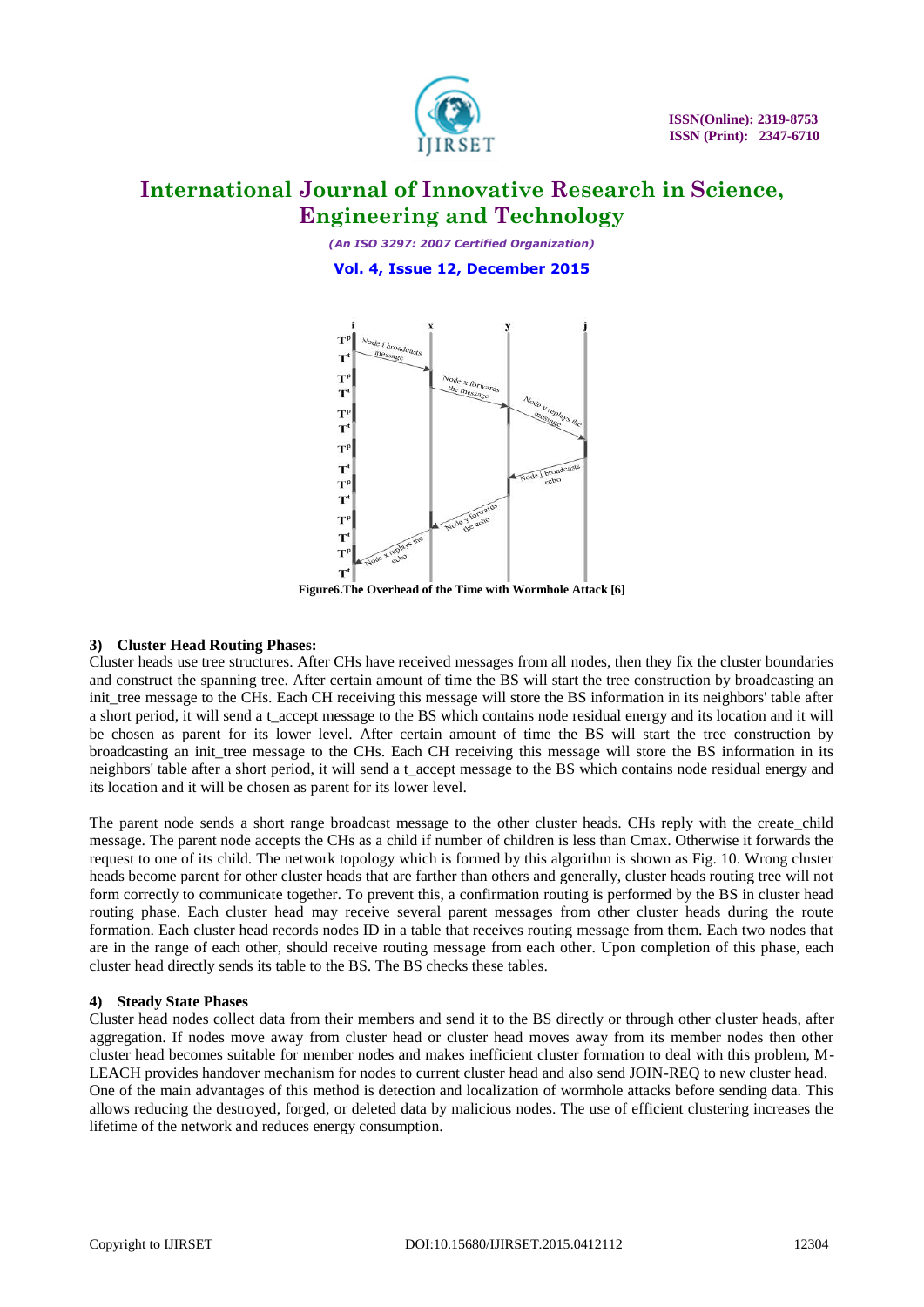

*(An ISO 3297: 2007 Certified Organization)* **Vol. 4, Issue 12, December 2015**



**Figure9. Cluster Heads Routing Phase [6]**

### VII. **COMPARATIVE ANALYSIS**

Since wormhole attacks are easy to implement but hard to detect, wormhole prevention and detection has been an attractive research problem. Here we have surveyed various wormhole detection techniques and compare some of their features.

| <b>Mechanism</b>                       | <b>Techniques</b>                                                  | Advantages[5]                                                                                           | Disadvantages[5]                             | Localizati<br>on Info.[7] | <b>Checking</b><br><b>Authentic</b><br>ation[7]  | <b>Hop Count</b><br>Analysis <sup>[7]</sup> |
|----------------------------------------|--------------------------------------------------------------------|---------------------------------------------------------------------------------------------------------|----------------------------------------------|---------------------------|--------------------------------------------------|---------------------------------------------|
| Location and<br>time based<br>approach | <b>Temporal Packet</b><br>leashes, Geographi<br>cal Packet leashes | Can find Pinpoint<br>location<br>of wormhole                                                            | Required special<br>Hardware for<br>location | Yes                       | RSA, TIK<br>Protocol<br>based on<br><b>TESLA</b> | N/A                                         |
| Hardware based<br>approach             | Directional<br>Antenna                                             | It only works when<br>the adversary<br>has only two<br>endpoints                                        | Required<br>additional special<br>hardware   | N/A                       | (MAD)<br>protocol                                | N/A                                         |
| <b>Statistical based</b><br>approach   | Neighbour<br><b>Number Test</b><br>(NNT)                           | Proposal can only<br>detect the presence<br>of wormhole                                                 | Large amount of<br>communication<br>overhead | N/A                       | Yes                                              | N/A                                         |
| Cluster based<br>approach[6]           | Cluster member<br>and cluster head                                 | Heavy computation<br>and it is<br>independent of<br>network data,<br>Requires no<br>additional hardware | Overhead of<br>cluster formation<br>is high  | N/A                       | Routing<br>table                                 | Yes                                         |